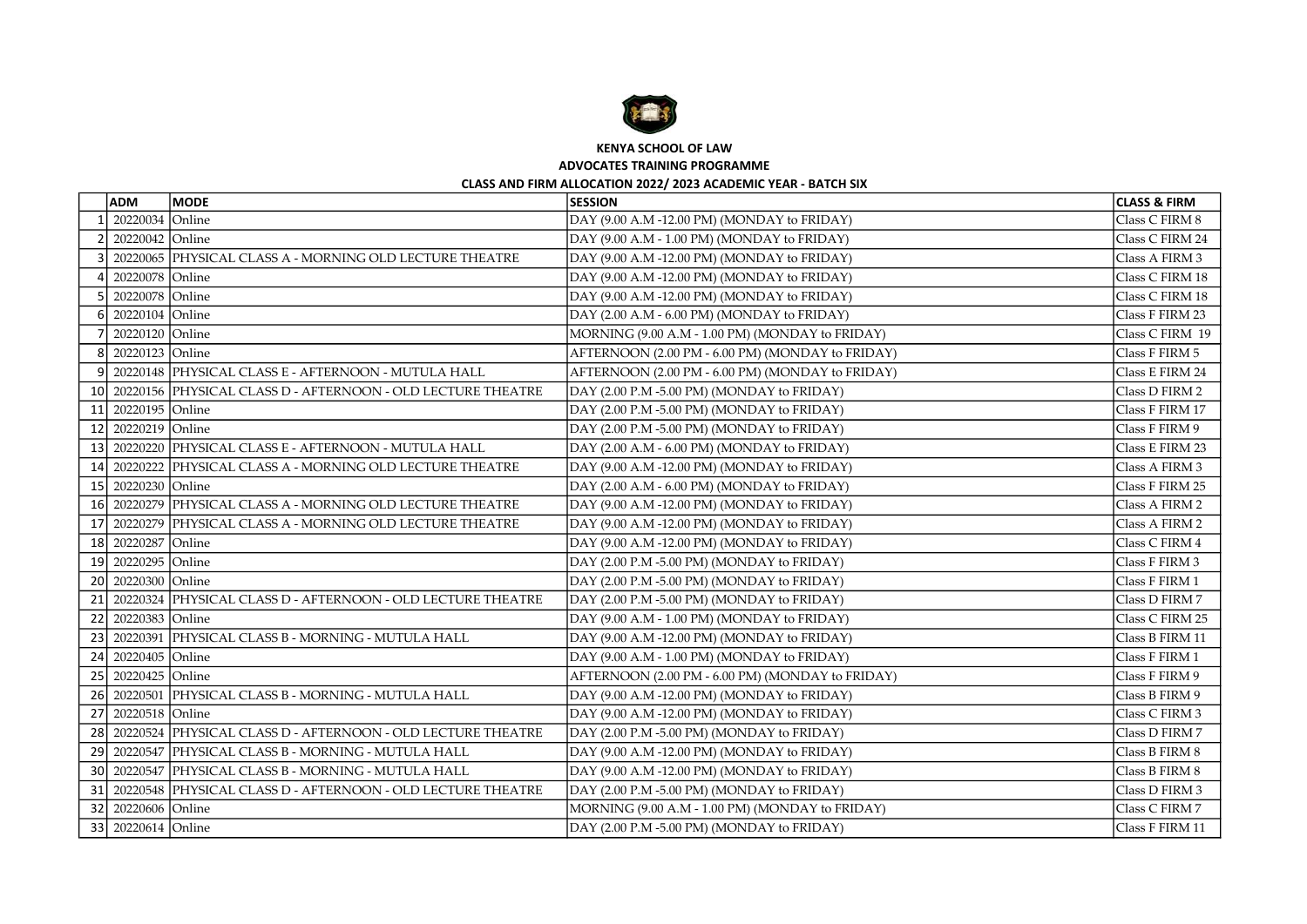|      |                    | 34 20220625 PHYSICAL CLASS B - MORNING - MUTULA HALL           | MORNING (9.00 A.M - 1.00 PM) (MONDAY to FRIDAY)                              | Class B FIRM 15 |
|------|--------------------|----------------------------------------------------------------|------------------------------------------------------------------------------|-----------------|
|      |                    | 35 20220636 PHYSICAL CLASS B - MORNING - MUTULA HALL           | DAY (9.00 A.M -12.00 PM) (MONDAY to FRIDAY)                                  | Class B FIRM 3  |
|      |                    | 36 20220650 PHYSICAL CLASS B - MORNING - MUTULA HALL           | DAY (9.00 A.M -12.00 PM) (MONDAY to FRIDAY)                                  | Class B FIRM 3  |
|      |                    | 37 20220657 PHYSICAL CLASS E - AFTERNOON - MUTULA HALL         | DAY (2.00 P.M -5.00 PM) (MONDAY to FRIDAY)                                   | Class E FIRM 13 |
|      | 38 20220669 Online |                                                                | DAY (2.00 P.M -5.00 PM) (MONDAY to FRIDAY)                                   | Class F FIRM 1  |
|      | 39 20220672 Online |                                                                | DAY (9.00 A.M -12.00 PM) (MONDAY to FRIDAY)                                  | Class C FIRM 11 |
|      |                    | 40 20220693 PHYSICAL CLASS D - AFTERNOON - OLD LECTURE THEATRE | DAY (2.00 P.M -5.00 PM) (MONDAY to FRIDAY)                                   | Class D FIRM 7  |
| 41   |                    | 20220726 PHYSICAL CLASS B - MORNING - MUTULA HALL              | DAY (9.00 A.M -12.00 PM) (MONDAY to FRIDAY)                                  | Class B FIRM 6  |
| 42   |                    | 20220767 PHYSICAL CLASS B - MORNING - MUTULA HALL              | DAY (9.00 A.M - 1.00 PM) (MONDAY to FRIDAY)                                  | Class B FIRM 19 |
| 43 I | 20220778 Online    |                                                                | DAY (9.00 A.M -12.00 PM) (MONDAY to FRIDAY)                                  | Class C FIRM 4  |
|      |                    | 44 20220779 PHYSICAL CLASS A - MORNING OLD LECTURE THEATRE     | DAY (9.00 A.M -12.00 PM) (MONDAY to FRIDAY)                                  | Class A FIRM 8  |
| 45 I |                    | 20220781 PHYSICAL CLASS B - MORNING - MUTULA HALL              | DAY (9.00 A.M -12.00 PM) (MONDAY to FRIDAY)                                  | Class B FIRM 13 |
|      | 46 20220789 Online |                                                                | DAY (2.00 P.M -5.00 PM) (MONDAY to FRIDAY)                                   | Class F FIRM 11 |
|      | 47 20220815 Online |                                                                | DAY (2.00 A.M - 6.00 PM) (MONDAY to FRIDAY)                                  | Class F FIRM 22 |
|      |                    | 48 20220818 PHYSICAL CLASS A - MORNING OLD LECTURE THEATRE     | DAY (9.00 A.M -12.00 PM) (MONDAY to FRIDAY)                                  | Class A FIRM 12 |
|      |                    | 49 20220835 PHYSICAL CLASS B - MORNING - MUTULA HALL           | DAY (9.00 A.M - 1.00 PM) (MONDAY to FRIDAY)                                  | Class B FIRM 20 |
|      |                    | 50 20220845 PHYSICAL CLASS B - MORNING - MUTULA HALL           | MORNING (9.00 A.M - 1.00 PM) (MONDAY to FRIDAY)                              | Class B FIRM 25 |
|      |                    | 51 20220860 PHYSICAL CLASS D - AFTERNOON - OLD LECTURE THEATRE | DAY (2.00 P.M -5.00 PM) (MONDAY to FRIDAY)                                   | Class D FIRM 5  |
|      | 52 20220868 Online |                                                                | DAY (9.00 A.M -12.00 PM) (MONDAY to FRIDAY)                                  | Class C FIRM 11 |
|      |                    | 53 20220869 PHYSICAL CLASS D - AFTERNOON - OLD LECTURE THEATRE | DAY (2.00 P.M -5.00 PM) (MONDAY to FRIDAY)                                   | Class D FIRM 8  |
|      | 54 20220899 Online |                                                                | DAY (9.00 A.M -12.00 PM) (MONDAY to FRIDAY)                                  | Class C FIRM 16 |
|      | 55 20220924 Online |                                                                | EVENING (5.00 PM -7.30 P.M) (MONDAY to FRIDAY) AND SATURDAY (8.00 A.M -5 PM) | Class G FIRM 6  |
| 56 l | 20220935 Online    |                                                                | DAY (9.00 A.M -12.00 PM) (MONDAY to FRIDAY)                                  | Class C FIRM 21 |
|      | 57 20220937 Online |                                                                | DAY (2.00 P.M -5.00 PM) (MONDAY to FRIDAY)                                   | Class C FIRM 27 |
|      | 58 20220944 Online |                                                                | AFTERNOON (2.00 PM - 6.00 PM) (MONDAY to FRIDAY)                             | Class F FIRM 8  |
|      | 59 20220946 Online |                                                                | DAY (2.00 P.M -5.00 PM) (MONDAY to FRIDAY)                                   | Class F FIRM 6  |
|      | 60 20220983 Online |                                                                | DAY (2.00 P.M -5.00 PM) (MONDAY to FRIDAY)                                   | Class F FIRM 19 |
|      |                    | 61 20220984 PHYSICAL CLASS E - AFTERNOON - MUTULA HALL         | DAY (2.00 P.M -5.00 PM) (MONDAY to FRIDAY)                                   | Class E FIRM 9  |
|      | 62 20220988 Online |                                                                | DAY (2.00 P.M -5.00 PM) (MONDAY to FRIDAY)                                   | Class F FIRM 5  |
|      |                    | 63 20221004 PHYSICAL CLASS D - AFTERNOON - OLD LECTURE THEATRE | DAY (2.00 P.M -5.00 PM) (MONDAY to FRIDAY)                                   | Class D FIRM 1  |
|      | 64 20221021 Online |                                                                | AFTERNOON (2.00 PM - 6.00 PM) (MONDAY to FRIDAY)                             | Class F FIRM 11 |
|      | 65 20221026 Online |                                                                | DAY (2.00 P.M -5.00 PM) (MONDAY to FRIDAY)                                   | Class F FIRM 15 |
|      |                    | 66 20221030 PHYSICAL CLASS A - MORNING OLD LECTURE THEATRE     | DAY (9.00 A.M -12.00 PM) (MONDAY to FRIDAY)                                  | Class A FIRM 10 |
|      |                    | 67 20221034 PHYSICAL CLASS D - AFTERNOON - OLD LECTURE THEATRE | DAY (2.00 P.M -5.00 PM) (MONDAY to FRIDAY)                                   | Class D FIRM 5  |
|      |                    | 68 20221041 PHYSICAL CLASS B - MORNING - MUTULA HALL           | DAY (9.00 A.M -12.00 PM) (MONDAY to FRIDAY)                                  | Class B FIRM 13 |
|      |                    | 69 20221056 PHYSICAL CLASS A - MORNING OLD LECTURE THEATRE     | DAY (9.00 A.M -12.00 PM) (MONDAY to FRIDAY)                                  | Class A FIRM 11 |
| 70 l |                    | 20221079 PHYSICAL CLASS D - AFTERNOON - OLD LECTURE THEATRE    | DAY (2.00 P.M -5.00 PM) (MONDAY to FRIDAY)                                   | Class D FIRM 6  |
| 71 I | 20221087 Online    |                                                                | DAY (9.00 A.M -12.00 PM) (MONDAY to FRIDAY)                                  | Class C FIRM 2  |
|      | 72 20221102 Online |                                                                | DAY (2.00 P.M -5.00 PM) (MONDAY to FRIDAY)                                   | Class F FIRM 16 |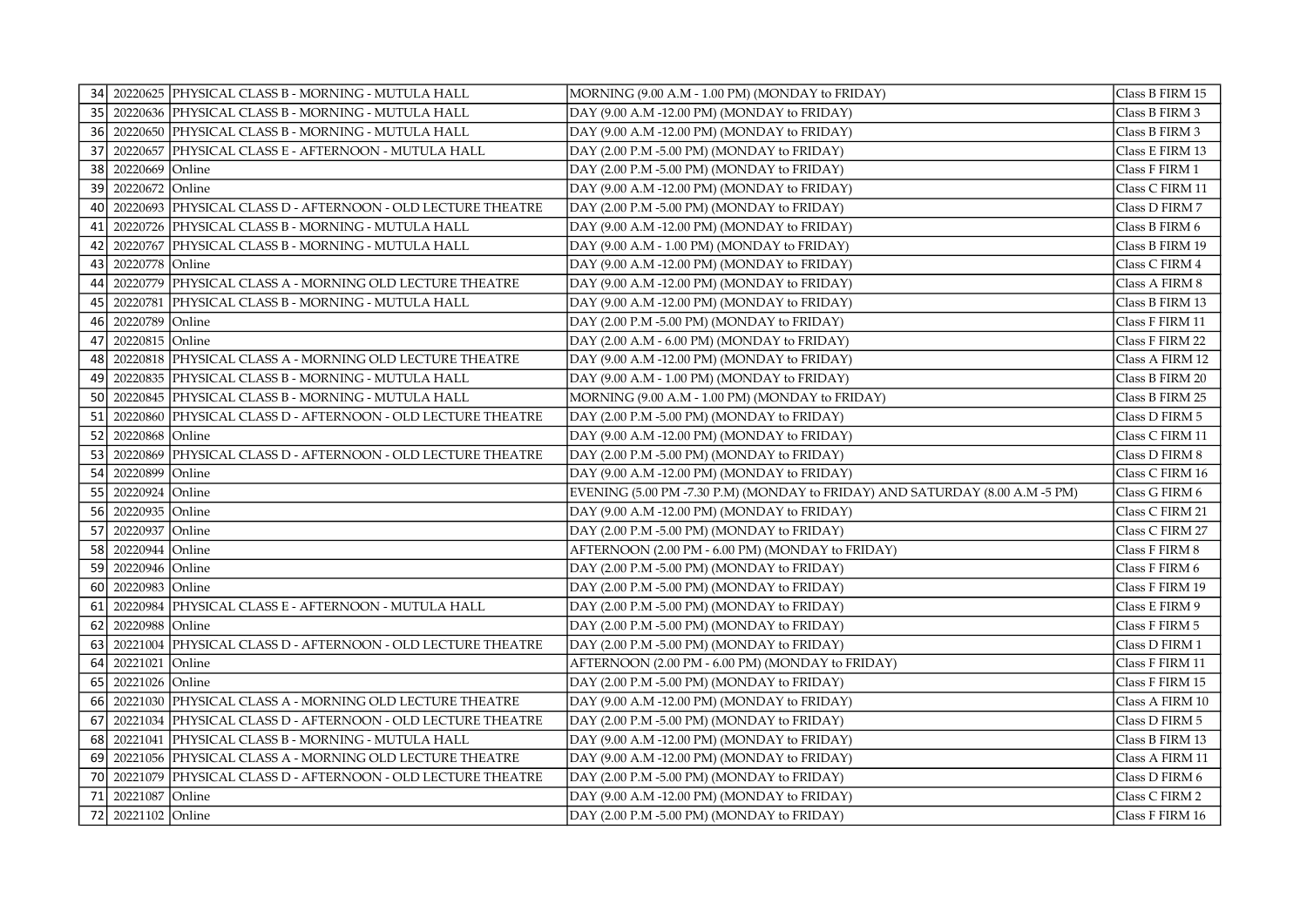|            | 73 20221114 Online  |                                                             | DAY (9.00 A.M - 1.00 PM) (MONDAY to FRIDAY)                                  | Class C FIRM 22 |
|------------|---------------------|-------------------------------------------------------------|------------------------------------------------------------------------------|-----------------|
|            |                     | 74 20221131 PHYSICAL CLASS E - AFTERNOON - MUTULA HALL      | DAY (2.00 P.M -5.00 PM) (MONDAY to FRIDAY)                                   | Class E FIRM 4  |
|            | 75 20221141 Online  |                                                             | DAY (2.00 A.M - 6.00 PM) (MONDAY to FRIDAY)                                  | Class F FIRM 23 |
|            | 76 20221177 Online  |                                                             | DAY (2.00 A.M - 6.00 PM) (MONDAY to FRIDAY)                                  | Class F FIRM 22 |
| 77         |                     | 20221211 PHYSICAL CLASS A - MORNING OLD LECTURE THEATRE     | DAY (9.00 A.M -12.00 PM) (MONDAY to FRIDAY)                                  | Class A FIRM 1  |
| 78 l       | 20221219 Online     |                                                             | EVENING (6.00 PM - 8.00 PM) (MONDAY to FRIDAY) AND SATURDAY (8.00 AM - 5 PM) | Class G FIRM 3  |
| 79         |                     | 20221220 PHYSICAL CLASS B - MORNING - MUTULA HALL           | DAY (9.00 A.M -12.00 PM) (MONDAY to FRIDAY)                                  | Class B FIRM 5  |
| 80 l       | 20221232 Online     |                                                             | EVENING (5.00 PM -7.30 P.M) (MONDAY to FRIDAY) AND SATURDAY (8.00 A.M -5 PM) | Class G FIRM 8  |
| 81         |                     | 20221238 PHYSICAL CLASS A - MORNING OLD LECTURE THEATRE     | DAY (9.00 A.M -12.00 PM) (MONDAY to FRIDAY)                                  | Class A FIRM 8  |
| 82         | 20221261 Online     |                                                             | DAY (9.00 A.M -12.00 PM) (MONDAY to FRIDAY)                                  | Class C FIRM 15 |
| 83         | 20221271 Online     |                                                             | DAY (9.00 A.M -12.00 PM) (MONDAY to FRIDAY)                                  | Class C FIRM 14 |
| 84         |                     | 20221280 PHYSICAL CLASS E - AFTERNOON - MUTULA HALL         | DAY (2.00 P.M -5.00 PM) (MONDAY to FRIDAY)                                   | Class E FIRM 6  |
| 85 l       | 20221280 Online     |                                                             | DAY (9.00 A.M -12.00 PM) (MONDAY to FRIDAY)                                  | Class C FIRM 6  |
| 86 l       |                     | 20221283 PHYSICAL CLASS A - MORNING OLD LECTURE THEATRE     | DAY (9.00 A.M -12.00 PM) (MONDAY to FRIDAY)                                  | Class A FIRM 14 |
| 87         |                     | 20221297 PHYSICAL CLASS A - MORNING OLD LECTURE THEATRE     | DAY (9.00 A.M -12.00 PM) (MONDAY to FRIDAY)                                  | Class A FIRM 10 |
| 88         | 20221304 Online     |                                                             | AFTERNOON (2.00 PM - 6.00 PM) (MONDAY to FRIDAY)                             | Class F FIRM 7  |
| 89         | 20221317 Online     |                                                             | DAY (9.00 A.M -12.00 PM) (MONDAY to FRIDAY)                                  | Class C FIRM 10 |
| 90 l       | 20221318 Online     |                                                             | DAY (9.00 A.M -12.00 PM) (MONDAY to FRIDAY)                                  | Class C FIRM 20 |
| 91         |                     | 20221322 PHYSICAL CLASS A - MORNING OLD LECTURE THEATRE     | DAY (9.00 A.M -12.00 PM) (MONDAY to FRIDAY)                                  | Class A FIRM 6  |
| 92         |                     | 20221328 PHYSICAL CLASS B - MORNING - MUTULA HALL           | MORNING (9.00 A.M -12.00 PM) (MONDAY to FRIDAY)                              | Class B FIRM 7  |
| 93         | 20221346 Online     |                                                             | DAY (9.00 A.M -12.00 PM) (MONDAY to FRIDAY)                                  | Class C FIRM 17 |
| 94         | 20221365 Online     |                                                             | DAY (2.00 P.M -5.00 PM) (MONDAY to FRIDAY)                                   | Class F FIRM 6  |
| 95 l       | 20221368 Online     |                                                             | MORNING (9.00 A.M - 1.00 PM) (MONDAY to FRIDAY)                              | Class C FIRM 19 |
| 96 l       |                     | 20221391 PHYSICAL CLASS B - MORNING - MUTULA HALL           | DAY (9.00 A.M -12.00 PM) (MONDAY to FRIDAY)                                  | Class B FIRM 1  |
| 97         | 20221396 Online     |                                                             | DAY (9.00 A.M -12.00 PM) (MONDAY to FRIDAY)                                  | Class C FIRM 8  |
| 98 l       | 20221406 Online     |                                                             | DAY (2.00 P.M -5.00 PM) (MONDAY to FRIDAY)                                   | Class F FIRM 6  |
| ا 99       |                     | 20221407 PHYSICAL CLASS E - AFTERNOON - MUTULA HALL         | DAY (2.00 P.M -5.00 PM) (MONDAY to FRIDAY)                                   | Class E FIRM 5  |
|            | 100 20221428 Online |                                                             | DAY (9.00 A.M - 1.00 PM) (MONDAY to FRIDAY)                                  | Class C FIRM 27 |
|            | 101 20221429 Online |                                                             | DAY (2.00 P.M -5.00 PM) (MONDAY to FRIDAY)                                   | Class F FIRM 13 |
| 102        |                     | 20221438 PHYSICAL CLASS E - AFTERNOON - MUTULA HALL         | DAY (2.00 P.M -5.00 PM) (MONDAY to FRIDAY)                                   | Class E FIRM 6  |
| 103        | 20221445 Online     |                                                             | DAY (9.00 A.M -12.00 PM) (MONDAY to FRIDAY)                                  | Class C FIRM 21 |
| 104        | 20221459 Online     |                                                             | DAY (9.00 A.M -12.00 PM) (MONDAY to FRIDAY)                                  | Class C FIRM 5  |
| 105        |                     | 20221473 PHYSICAL CLASS D - AFTERNOON - OLD LECTURE THEATRE | DAY (2.00 P.M -5.00 PM) (MONDAY to FRIDAY)                                   | Class D FIRM 2  |
| 106        | 20221498 Online     |                                                             | DAY (2.00 A.M - 6.00 PM) (MONDAY to FRIDAY)                                  | Class F FIRM 23 |
| 107        | 20221506 Online     |                                                             | DAY (2.00 P.M -5.00 PM) (MONDAY to FRIDAY)                                   | Class F FIRM 13 |
| 108        |                     | 20221530 PHYSICAL CLASS A - MORNING OLD LECTURE THEATRE     | DAY (9.00 A.M -12.00 PM) (MONDAY to FRIDAY)                                  | Class A FIRM 9  |
| 109        |                     | 20221554 PHYSICAL CLASS B - MORNING - MUTULA HALL           | MORNING (9.00 A.M - 1.00 PM) (MONDAY to FRIDAY)                              | Class B FIRM 26 |
| <b>110</b> |                     | 20221555 PHYSICAL CLASS D - AFTERNOON - OLD LECTURE THEATRE | DAY (2.00 P.M -5.00 PM) (MONDAY to FRIDAY)                                   | Class D FIRM 9  |
|            |                     | 111   20221565  PHYSICAL CLASS E - AFTERNOON - MUTULA HALL  | DAY (2.00 P.M -5.00 PM) (MONDAY to FRIDAY)                                   | Class E FIRM 9  |